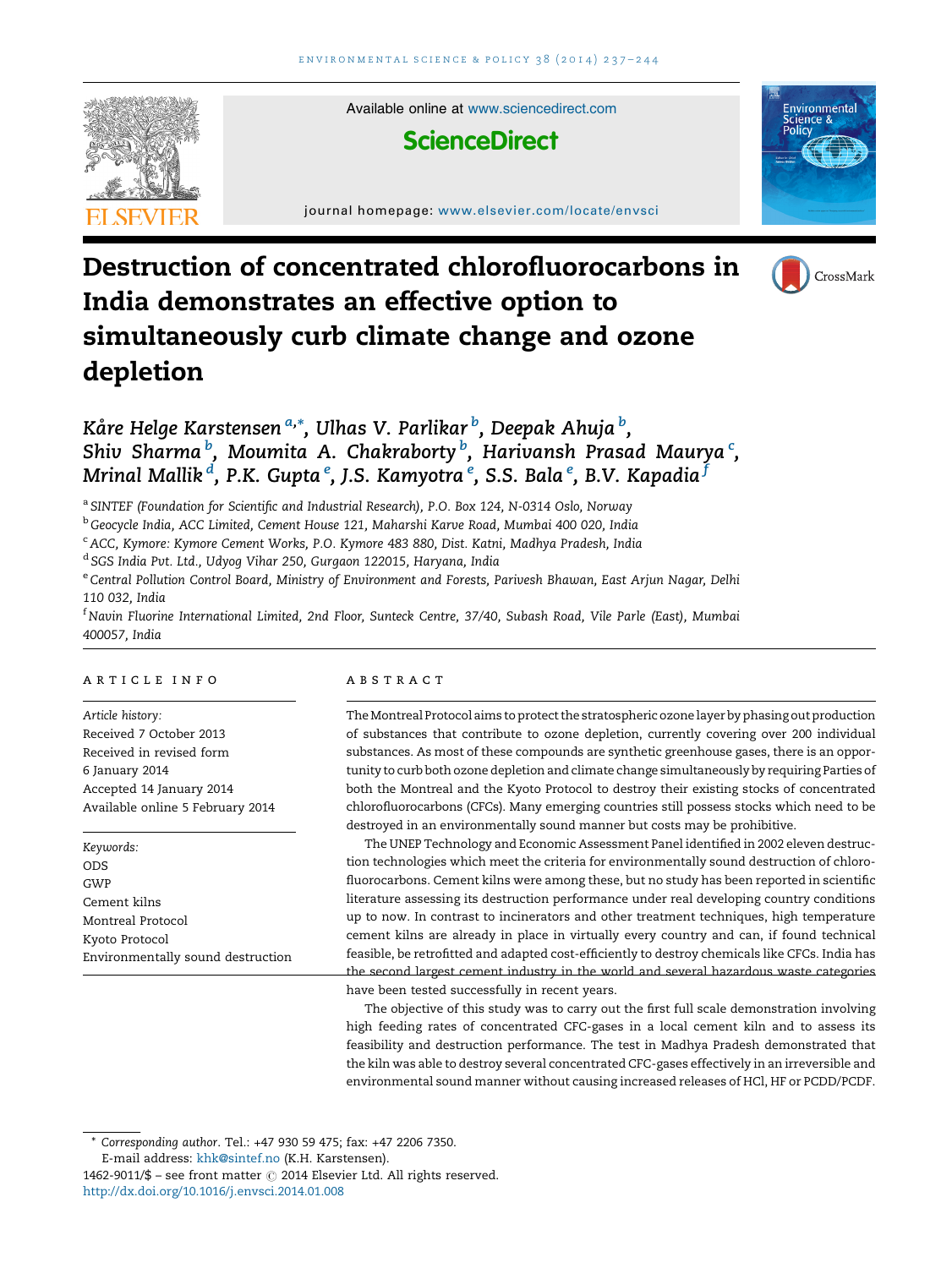The destruction and removal efficiency was >99.9999% and the overall environmental performance in compliance with Indian regulation and international best practice.

The test also revealed that cement kilns have a much higher disposal capacity than previously anticipated and that such undertaking can contribute significantly to reduce the release of both ODS and greenhouse gases; the destruction of 16.3 tonnes of CFCs done in this demonstration is equivalent to saving the release of 131,265 tonnes of  $CO<sub>2</sub>$  to the atmosphere.

 $\oslash$  2014 Elsevier Ltd. All rights reserved.

# 1. Introduction

Chlorofluorocarbons (CFCs) and halons (brominated fluorocarbons/CFCs) are potent ozone depleting substances (ODSs) and synthetic greenhouse gases (GHGs). All ozone depleting substances contain either chlorine or bromine; substances containing only fluorine do not harm the ozone layer but may still be a GHG. The interim replacements for CFCs are hydrochlorofluorocarbons (HCFCs), which deplete stratospheric ozone, but to a lesser extent than concentrated CFCs. Ultimately, hydrofluorocarbons (HFCs) will replace HCFCs.

The wide use of these chemicals has caused severe damage to the ozone layer and contributed significantly to the global warming. The global warming potential (GWP) refers to the amount of global warming caused by a substance and is the ratio of the warming caused by a substance to the warming caused by a similar mass of carbon dioxide; thus, the GWP of  $CO<sub>2</sub>$  is defined to be 1. The GWP of CFC-11 is 4750, CFC-12 10,890 and CFC-113 6130 over a time horizon of 100 years ([WMO,](#page-7-0) 2010).

The [Montreal](#page-7-0) Protocol on substances that deplete the ozone layer entered into force in 1989 and called for a phase out of all concentrated CFCs by 2010. There are however no provisions in the Montreal or in Kyoto Protocol (the United Nations Framework Convention on Climate Change, UNFCCC) to report on or to destroy existing stockpiles of concentrated CFCs, and quantities of current stockpiles are uncertain.

Many emerging countries, such as India, still possess stocks of concentrated CFCs which need to be destroyed in an environmentally sound manner but costs are prohibitive. Current accepted treatment technologies can be classified into two methodologies: destruction and conversion. In conversion processes, they are transformed into environmentally benign and in some cases chemicals of economic value, while CFCs and halons are converted into hydrogen halides and  $CO<sub>2</sub>$  in destruction processes (Hai et al., [2006](#page-7-0)). The UNEP Technology and Economic Assessment Panel (TEAP) task force on destruction technologies applied screening criteria to 45 identified technologies, where eleven met the qualification criteria for destruction of concentrated sources, i.e. CFCs and HCFCs ([UNEP,](#page-7-0) 2002).

Despite the fact that cement kilns were among the methods recommended by UNEP TEAP in 2002, no study to assess their feasibility and destruction performance under real developing country conditions has been reported in the scientific literature up to now. The UNEP TEAP report mentions only one cement kiln test, conducted in Japan in 1997.

Cement kilns are currently used in many countries to recover energy and recycle materials in wastes, i.e. by substituting fossil fuels and virgin raw materials, to increase waste treatment capacity and subsequently reduce  $CO<sub>2</sub>$ emission from cement production. High temperature cement kilns have shown to be feasible to destroy many types of organic hazardous chemicals, and can constitute a sound and cost-efficient treatment option, especially for developing countries without dedicated technologies [\(Karstensen](#page-7-0) et al., [2006,](#page-7-0) 2010). The most modern and energy efficient and least polluting kilns, i.e. BAT/BEP, are today erected in emerging countries where cement and concrete are needed for infrastructure development.

India has the second largest cement industry in the world, with 181 kilns, and has recently been exploring the possibility to increase waste treatment capacity through co-processing of wastes in the cement industry [\(Kamyotra](#page-7-0) et al., 2013a) and several hazardous waste categories have been tested successfully [\(Kamyotra](#page-7-0) et al., 2013b).

The objective of this study was to carry out the first demonstration with high feeding rates of several concentrated CFC-gases in a local cement kiln, to assess its feasibility and destruction performance under real developing country conditions and to evaluate its effectiveness in curbing climate change and ozone depletion simultaneously.

## 2. Materials and methods

Co-processing of wastes in cement kilns is first of all about recovery of energy and recycling of materials in the waste, i.e. substitution of fossil fuel and virgin raw materials. However, given a lack of available treatment options and urgent needs, a feasible cement kiln can be used for treatment of organic hazardous constituents if done under strict control and Government guidance (Stockholm [Convention,](#page-7-0) 2008; Karstensen, [2011](#page-7-0)).

#### 2.1. CFCs destroyed

The CFCs destroyed in this investigation had been stored by Navin Fluorine in Mumbai for more than a decade waiting for a cost-efficient treatment option to emerge. The chemical and physical characteristics of the three CFC-gases are given in [Table](#page-2-0) 1 ([WMO,](#page-7-0) 2010).

#### 2.2. Local cement plant in Madhya Pradesh

A technical feasibility study was conducted prior to the selection of the cement plant; ACC Keymore plant in the state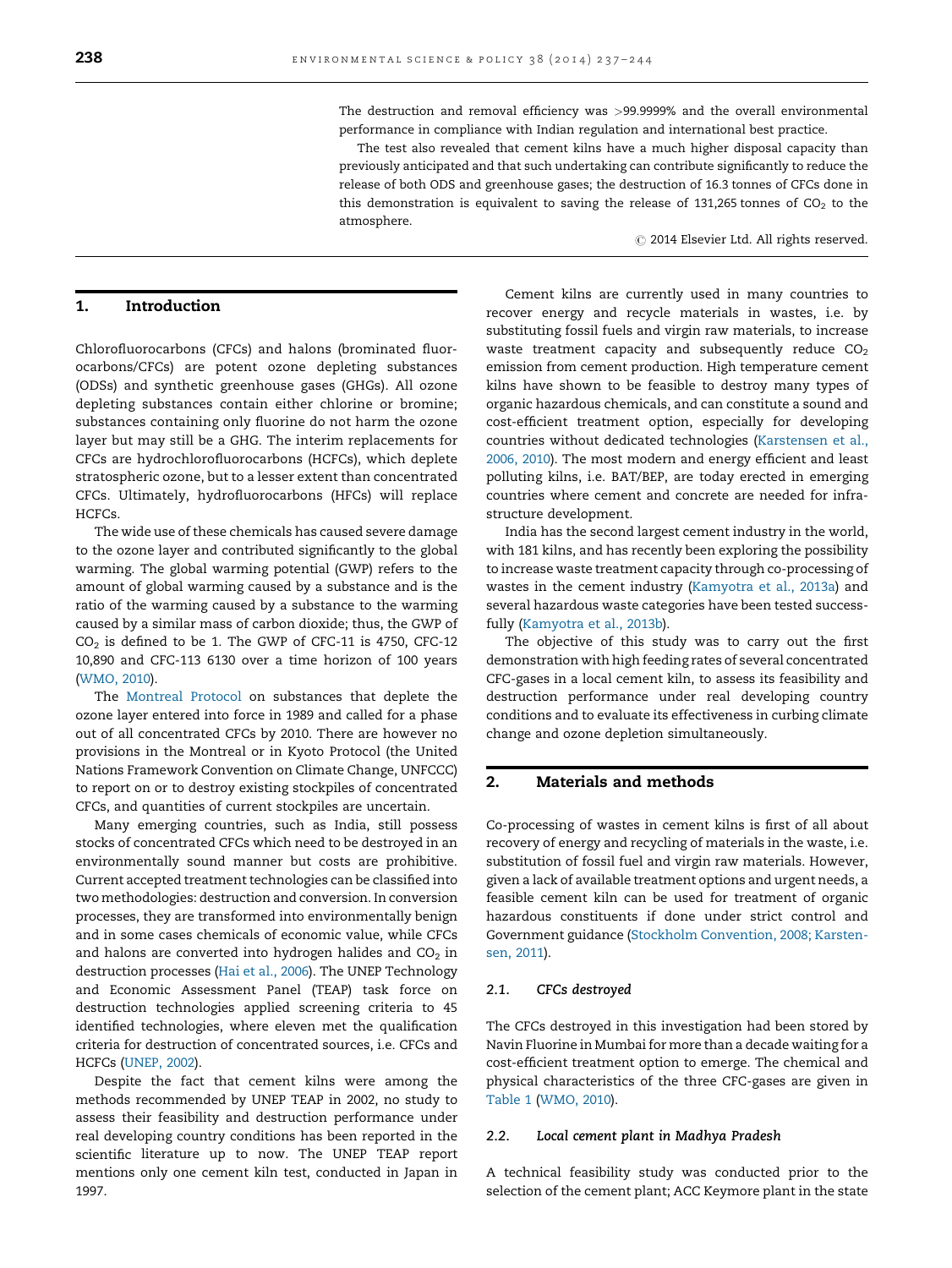<span id="page-2-0"></span>

| Table 1 - Characteristics of the CFCs destroyed.        |        |       |                            |                                     |               |
|---------------------------------------------------------|--------|-------|----------------------------|-------------------------------------|---------------|
| Chemical name                                           | $%$ Cl | % F   | Boiling point $(^\circ C)$ | Lifetime in the<br>stratosphere (y) | CAS number    |
| CFC-11 (CCl <sub>3</sub> F) Trichlorofluoromethane      | 77.45  | 13.82 | 23.8                       | 45                                  | $75-69-4$     |
| $CFC-12$ ( $CCl2F2$ ) Dichlorodifluoromethane           | 58.68  | 31.40 | $-29.8$                    | 100                                 | $75 - 71 - 8$ |
| CFC-113 ( $C_2F_3Cl_3$ ) 1,1,2-Trichlorotrifluoroethane | 56.80  | 30.39 | 47.7                       | 85                                  | $76 - 13 - 1$ |

of Madhya Pradesh was found to be feasible for carrying out a demonstration disposal with CFCs. All aspects of transportation and receiving of the CFC-tanks, handling, storage and introduction of the CFC-gases as well as the power and water supply were considered to be stable, safe and adequate.

The rotary kiln at ACC Keymore is 66 m long, 4.35 m in diameter and has a production capacity of 4626 tonnes of clinker per day. From the top of the cyclone preheating tower, the alkaline limestone based raw meal powder is fed counter currently with the hot kiln exit gases from the kiln, i.e. functioning as a large dry lime scrubber. The raw meal is calcined as it moves down the preheating tower and the kiln towards the burning zone where the material melts to form clinker at a temperature of 1450 °C. The clinker is cooled by air in a cooler and the hot air is recovered in the process. The exit gas from the kiln and the preheater is normally directed through the raw mill and the coal mill for drying purpose. The plant is equipped with state-of-the-art process control equipment, the latest technology in air pollution control, i.e. electro static precipitators (ESP) and bag-house filters, as well as on-line emission monitoring of gross air pollutants. All dust collected in the air pollution control devices are recovered and fed back in the process; i.e. the plant does not produce any residues which need to be disposed of.

The gas residence time inside the hot clinkerization zone of the kiln is approximately 6.5 s, at a temperature above 1300  $\degree$ C. The CFC-gases were fed through the main burner, a Swirlax FLS multichannel burner with a primary air volume of 9576 Nm ${}^{3}/$ h. The average exit gas volume out of the main stack was measured to be 446,473 Nm $^3\!/\mathrm{h}$  with a stack gas temperature of  $140-149$  °C.

Cement kilns have limited tolerance for chlorine and fluorine and the total input needs to be controlled carefully to avoid process disturbances and negative impacts of the product quality. The tolerance for extra chlorine and fluorine of the actual kiln was established by analysing all input materials.

#### 2.3. Circulation of volatile components

Volatile components such as alkalis, sulphur and chlorine introduced with raw materials and fuels may give rise to problems in kiln operation when present in high concentrations. Depending on their volatility, alkalis, sulphur and chlorides evaporate in the sintering zone of the rotary kiln and re-condense at cooler parts of the system either on the raw meal particles or on the surrounding walls. With the raw meal, they are reintroduced to the sintering zone again thus establishing a permanent internal cycle of volatile circulating elements. By reaching equilibrium between input and output, a major part of the volatile components will finally leave the system incorporated in the clinker.

Part of the volatile components however, may form new compounds such as alkali chlorides or alkali sulphates and other intermediate phases such as spurrite, which will then contribute to the build-up phenomena mentioned above by producing a sticky raw meal adhesive to the walls of the cyclones, the ducts or the kiln tube. A small part only of the circulating elements leaves the kiln with the exit gas dust and is precipitated in the dedusting device of the system.

#### 2.3.1. Chlorine limitations

Chlorine is regarded as an unwanted constituent because it creates operating problems; newer pre-heater/pre-calciner dry process kilns have the lowest tolerance for chlorine. Cyclone preheater kilns with 4–6 cyclone stages, with or without a precalciner, but without dust extraction or bypass, will be able to tolerate a chlorine input of 300 g per tonne of clinker. If dust from the filters are not recycled back to the process, but extracted, the tolerance for chlorine will increase to 300–400 g per tonne of clinker. If the kiln is equipped with a by-pass, which extracts parts of the hot kiln gases at the kiln inlet, it would allow an additional chlorine input of 100 g per tonne of clinker for each percent of bypass rate, e.g. 8% bypass, 800 g per tonne of clinker would be the limit (applicable for 5– 10% bypass rate). The maximum amount of chlorine allowed by cement standards for quality cement is 1000 g of chlorine per tonne of cement; also this limit is identical for all types of kilns.

If the feeding limits are not followed, the process will be disturbed by a build-up of coatings, cyclone blockages, and loss of kiln production which can finally stop the kiln. Severe corrosion and refractory damage can be expected, and last but not least, high chlorine levels in cement may affect the quality, e.g. steel reinforcement corrosion.

#### 2.3.2. Fluorine tolerance

In the clinker burning process, fluorides promote the formation of tricalciumsilicate (alite) and reduce the temperature for stabilisation of alite, meaning that the sintering temperature can be reduced. For this reason calcium fluoride is used at some cement plants as a sintering auxiliary material.

Fluorides will preferentially be bound in the cement clinker as calcium fluoride, which can affect the cement properties. If the concentration of fluorine is higher than approximately 0.35% in cement it will reduce the early strength and increase the setting time of the cement, as well as reduce the lime saturation factor, increase the silica and the alumina ratio, and finally change the colour of the cement to pink.

#### 2.4. Design of feeding system for CFC-gases

The CFC-gases are semi-liquid at ambient temperature and the gas cylinders needed to be heated in a water bath to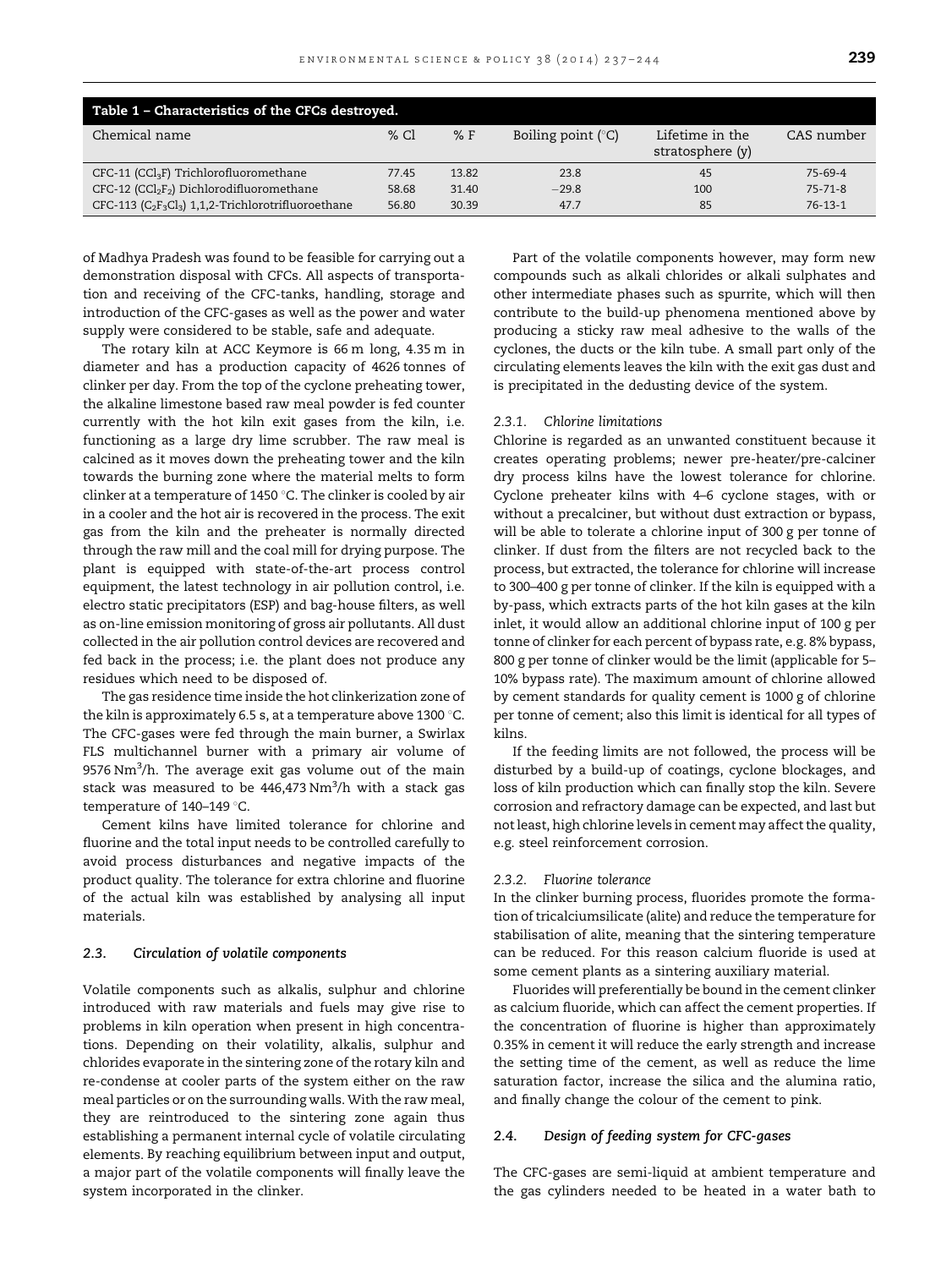

Fig. 1 – CFC feeding system (tonner is the steel cylinder with CFCs).

volatilise the gases. CFC-12 does not require heating as the boiling point is  $-29.8\,^{\circ}$ C.

CFC-gas from the steel cylinders was pumped through a train of manual valves, pressure and temperature indicators with control valves and gas flow metres, shut off valves and finally a non-return valve. The desired feeding rate for CFCs was maintained by a logic control between the control valve and flow metre operated through central control room. Startup and stop operation of the feeding was interlocked with the operation of primary air blower, kiln bag house fan, continuous emission monitoring system (CEMS), positive draft blower, and primary air blower pressure. The feeding system was designed for a maximum gas flow rate of 50 kg CFC/h.

The steel cylinders were placed in the heated water bath and connected to the valve train with a flexible hose arrangement with gas flowing through a pipeline connected to the inlet manifold of primary air blower to the main burner, exposing the gases to a temperature of 2000 $\degree$ C. The feeding lines were provided with heating coils and insulation to avoid condensation. Compressed air was used to flush the system ensuring that no CFCs were left into the system. The feeding system was carefully calibrated before use (Fig. 1).

### 2.5. Test outline and process conditions

To prove and verify that the destruction efficiency is adequate, real performance verification needs to be conducted. Concepts for testing cement kilns are described in details elsewhere (Basel [Convention,](#page-7-0) 2011; Karstensen et al., [2006,](#page-7-0) 2010).

The qualification test was carried out in kiln #1 over four days, 4–7 December 2012 and aimed to compare the emissions under Baseline conditions, i.e. when feeding coal only, with the emissions when CFC were fed in at a rate of 30–40 kg/h together with coal, amounting to approximately 23 kg chlorine and 4–13 kg fluorine per hour (corrected for density). The main burner was fired with pulverised coal at an average feeding rate of 11,746 tonnes/h, constituting the main flame. In the burning of clinker it is necessary to maintain material temperatures of up to 1450 $\degree$ C in order to ensure the sintering reactions required. This is achieved by applying peak combustion temperatures of about 2000 $\degree$ C with the main burner flame. An excess of oxygen – typically 2–3% – is essential for the formation of the clinker phases and for the quality of the finished cement (Table 2).

#### 2.6. Safety measures

The process chemistry had been evaluated and considered to be feasible for carrying out the test. The following preconditions had been set:

 CFC should only be fed through the burner flame; not during kiln start-up, shutdowns or major upsets;

| Table 2 - Test outline.           |                             |                             |                             |                            |
|-----------------------------------|-----------------------------|-----------------------------|-----------------------------|----------------------------|
|                                   | Baseline<br>4 December 2012 | $CFC-12$<br>5 December 2012 | $CFC-11$<br>6 December 2012 | CFC-113<br>7 December 2012 |
| Feeding of coal (tonne $h^{-1}$ ) | 11.704                      | 11.791                      | 11.648                      | 11.841                     |
| Feeding of CFC (kg/h)             |                             | 40                          | 30                          | 40                         |
| Amount of chlorine (kg/h)         |                             | 23                          | 23                          | 23                         |
| Amount of fluorine (kg/h)         |                             | 13                          |                             | 12                         |
| Exhaust gas volume $(Nm^3/h)$     | 446.498                     | 446,898                     | 456,498                     | 436,446                    |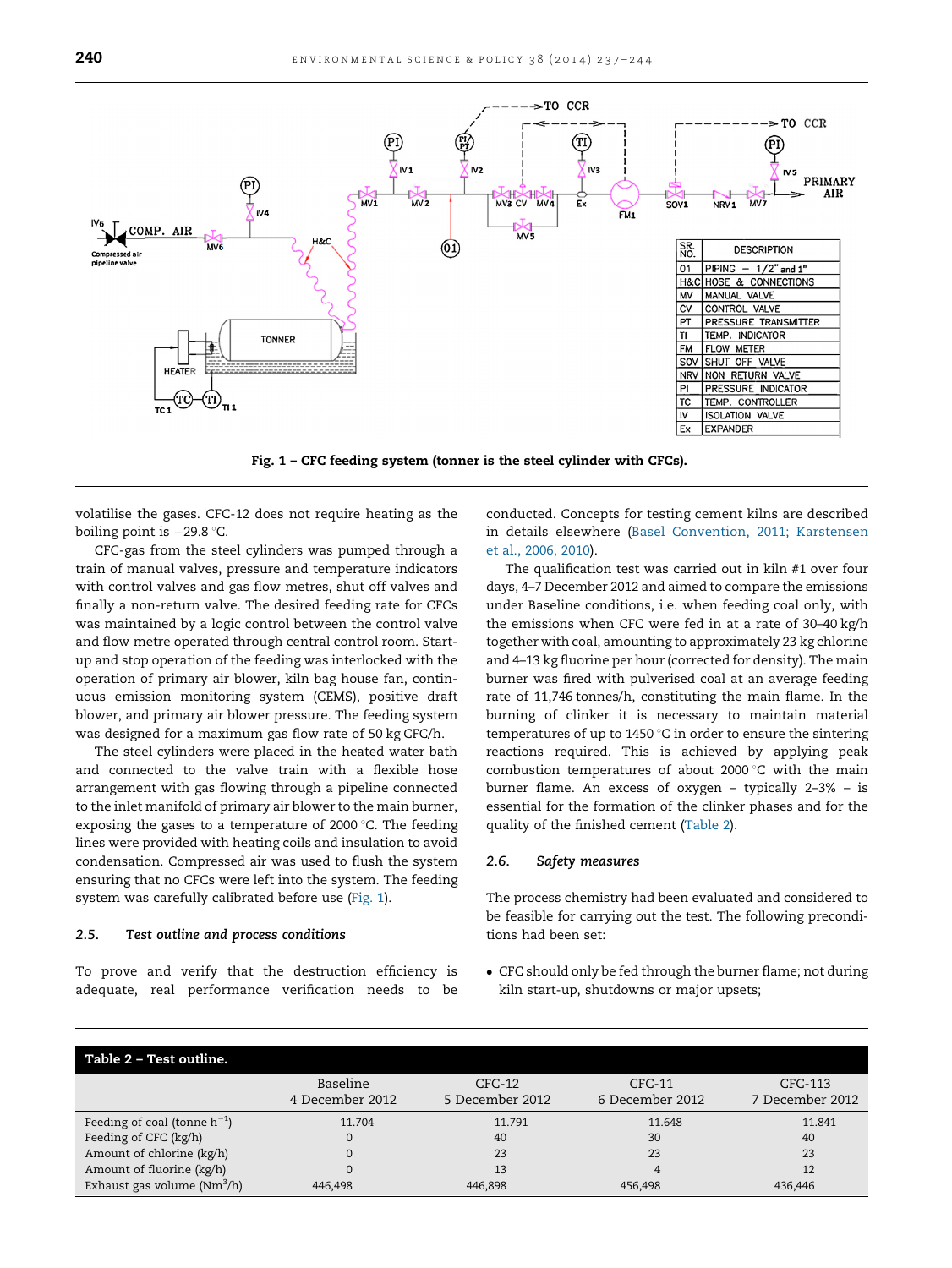- the process should be run in compound mode operation, i.e. the exit gas directed through the raw mill and under identical process conditions all days;
- alternative fuels and raw materials should not be used, only coal;
- all involved personnel should have been trained prior to the test.

System controls were implemented to provide for automatic shutdown of the CFC-gas feed if any of the following conditions occurred:

- Interruptions of the coal feeding;
- interruptions in combustion air flows;
- $\bullet$  kiln inlet temperature below 900 °C and outlet temperatures below  $1300$  °C;
- positive pressure in the burning zone of the kiln;
- kiln inlet oxygen content less than 2.5%;
- refractory damage, ring formation in the kiln or cyclone blockage.

The entire test was inspected by local university experts, central and provincial authorities, ACC and Geocycle personal and third party experts.

#### 2.7. Sampling and analysis of CFCs

CFCs were sucked non-isokinetically through a sampling train from a hole in the upper part of the stack. Two sorbent tubes connected in series were used for adsorption of CFCs in the sampling train according to US EPA Method 0030; 1st trap contained Tenax and 2nd trap a combination of Tenax and Charcoal. Each sampling campaign implied 601 gaseous samples through 3 pairs of sorbent cartridges; i.e. each of CFC-11, CFC-12 and CFC-113 were collected in triplicate. One sample was collected under normal baseline conditions, i.e. with no CFC feeding.

Analysis of the CFCs was done by thermal desorption coupled with Purge and Trap GCMS; Agilent 7890A GC with 5975C mass spectrometer coupled with Stratum Purge and Trap (Teledyne Tekmar) using DB-VRX capillary column  $(20 \text{ m} \times 0.18 \text{ mm} \times 1.0 \mu \text{m})$ . Oven programme was set at 40 °C for 5 min with 20 °C/min ramp to 250 °C and flow of helium through column was adjusted to 1 ml/min. Synchronous SIM/SCAN data acquisition method was adopted with following target and qualifier ions respectively: CFC-11, 101 and 103; CFC-12, 85 and 87; CFC-113, 101 and 103, 151 and 153.

Calibration curves were constructed with spiked samples at 4 times concentration levels (1, 2, 5 and 10 ng) and peak area was plotted. Analytes present in the samples were confirmed through QEdit and quantified against the calibration curve. Reporting limits were fixed at 1 ng, i.e. a concentration below 1 ng was declared as non-detection. Stack gas volume was converted into standard normal conditions (11%  $O<sub>2</sub>$ ) to quantify the concentration in ng CFC/Nm<sup>3</sup>.

#### 2.7.1. HCl and HF

Gaseous HCl and HF were absorbed into a medium containing pure triple distilled water at a sampling rate of 2 l/min using 2 impingers in series. A heated sampling probe with glass liner was used to trap the analyte. The probe and filter were heated up to 190 °C with an automatic temperature controller system; a glass fibre filter was used to collect particulates/dust.

The exit gas was dried using Silica Gel and cooled to below 20 $\degree$ C before entering to dry gas flow metre. The entire sampling train was rinsed with triple distilled water; the volume of absorbing solution and rinse solution was measured. Collected samples were transported to the laboratory in cooled HDPE bottles and analysed according to the US EPA Method 26.

#### 2.7.2. PCDD/PCDFs

An Apex Isokinetic Source Sampling Kit was used to sample PCDD/PCDFs isokinetically according to US EPA Method 23. Samples were ducted through a heated sampling probe with glass liner and adsorbed in XAD 2 resin. Probe and filter was heated up to 120 °C with Apex Source Sampler.

The glass fibre filter were removed from the filter holder box and transferred into clean containers. Material deposited in the nozzle, probe liner, probe transfer line and front half of the filter holder was transferred into a separate container by rinsing three times each with acetone, toluene and hexane. The back half of the filter holder, the connecting line between the thimble holder and condenser were washed similarly and the washing solution was collected in the same container.

The exit gas was cooled to below  $20^{\circ}$  C before passing to XAD 2 resin by using a condenser. Hot gas was dried using Silica Gel. The XAD-2 trap was cleaned with acetone, toluene and hexane three times; all washings were combined and concentrated to 5 ml in a rotary evaporator below 37 $\degree$ C. The concentrate was added to the container containing filter and XAD-2.

#### 3. Results

#### 3.1. Destruction of CFC

The TEAP recommends that facilities used for the destruction of concentrated CFCs should be able to demonstrate destruction and removal efficiency (DRE) of 99.99% for each chemical tested [\(UNEP,](#page-7-0) 2002). This test showed a DRE > 99.9999 for all gases [\(Table](#page-5-0) 3).

#### 3.2. Reduction of global warming potential

The GWP of the CFC tested varies from 4750 to 10,890 over a time horizon of 100 years; see [Table](#page-5-0) 4. With 16.3 tonnes of concentrated CFCs destroyed in this campaign, this is equivalent to saving the release of 131,265 tonnes of  $CO<sub>2</sub>$  to the atmosphere. The bulk of the gases were destroyed after the destruction performance had been verified.

#### 3.3. Emission of other air pollutants

CFCs contain high amounts of chloride and fluorine, which will either be converted to hydrochloric and hydrofluoric acid, or adsorbed in the alkaline lime-based raw meal and subsequently be part of the final cement clinker. The emissions of HCl and HF were below 1.5 and 0.5 mg/Nm<sup>3</sup>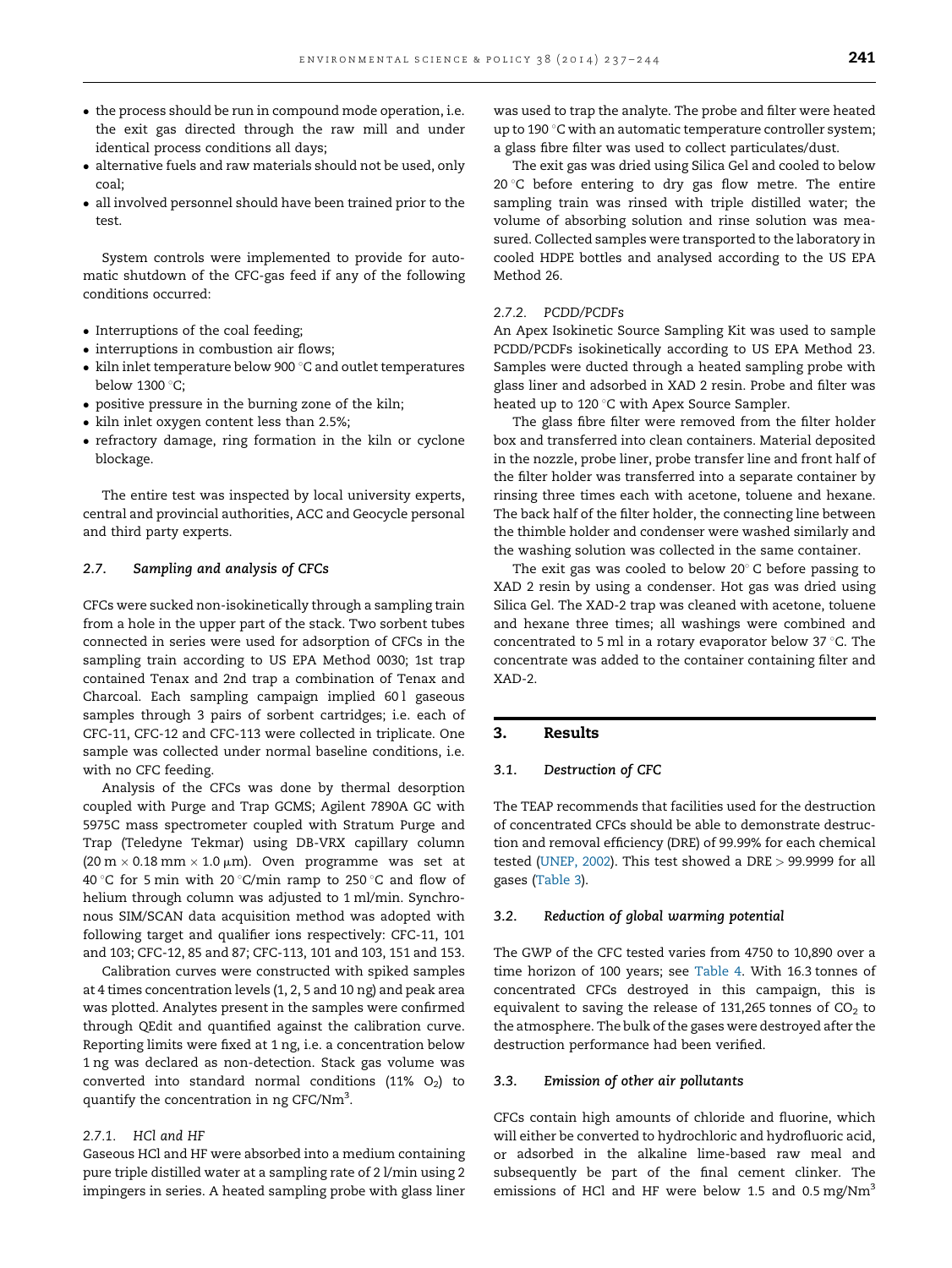<span id="page-5-0"></span>

| Table 3 - Main results of test burn (corrected to 11% $O2$ and standard conditions). |                             |                           |                                  |                                   |
|--------------------------------------------------------------------------------------|-----------------------------|---------------------------|----------------------------------|-----------------------------------|
|                                                                                      | Baseline<br>4 December 2012 | CFC 12<br>5 December 2012 | <b>CFC 11</b><br>6 December 2012 | <b>CFC 113</b><br>7 December 2012 |
| $CFCs$ (ng/ $Nm^3$ ) (three samples)                                                 | ND/ND/ND                    | 24/23/30                  | 5/ND/ND                          | ND/ND/ND                          |
| % DRE of CFC                                                                         |                             | >99.9999                  | >99.9999                         | >99.9999                          |
| $HCl$ (mg/Nm <sup>3</sup> )                                                          | < 1.5                       | < 1.5                     | ${<}1.5$                         | ${<}1.5$                          |
| HF $(mg/Nm^3)$                                                                       | < 0.5                       | < 0.5                     | < 0.5                            | < 0.5                             |
| PCDD/PCDF (ng I-TEQ/Nm <sup>3</sup> )                                                | < 0.003                     | < 0.003                   | < 0.003                          | < 0.003                           |

| Table 4 - Reduction in global warming potential. |               |                         |                                 |
|--------------------------------------------------|---------------|-------------------------|---------------------------------|
| Chemical name                                    | Quantity (kg) | $GWP_{100}$ (WMO, 2010) | Equivalent amount of $CO2$ (kg) |
| $CFC-11$                                         | 3880          | 4750                    | 18,430,000                      |
| $CFC-12$                                         | 7678          | 10,890                  | 83,613,420                      |
| CFC-113                                          | 4767          | 6130                    | 29,221,710                      |
| Sum (tonnes)                                     | 16,325        |                         | 131,265,130                     |

respectively the three test days and no correlation between the feeding of CFCs and the emissions of HCl or HF could be identified. The emissions of NOx, dust, TOCs,  $O<sub>2</sub>$  and CO were all within normal ranges and in compliance with regulatory requirements.

The emissions of PCDD/PCDFs were below 0.003 ng I-TEQ/ Nm<sup>3</sup> all days, i.e. in compliance with the most stringent requirements internationally available.

#### 4. Discussion

The UNEP TEAP [\(2002\)](#page-7-0) recommends the following technologies for the destruction of concentrated CFCs; Cement Kilns, Liquid Injection Incineration, Gaseous/Fume Oxidation, Reactor Cracking, Rotary Kiln Incineration, Argon Plasma Arc, Inductively-Coupled Radio-Frequency Plasma, Nitrogen Plasma Arc, Microwave Plasma, Gas Phase Catalytic Dehalogenation and Super-Heated Steam Reactor.

In contrast to incinerators and other treatment techniques, cement kilns are already in place in virtually every country and can, if found technical feasible, be retrofitted and adapted cost-effectively to destroy chemicals like CFCs. Recent studies have shown that costs for destruction of hazardous chemicals in cement kiln can be attractive/competitive (Basel [Conven](#page-7-0)[tion,](#page-7-0) 2011).

The UNEP TEAP [\(2002\)](#page-7-0) description of cement kilns is based on a single study, the test conducted by Ueno et al. in a Japanese cement kiln in 1997. Despite the fact that the test was successful, the mentioning of the potential in the TEAP report may have been discouraging, claiming that feeding rates of CFCs to cement kilns will be at the lower end  $\left($  < 10 kg/h); that hazardous waste feeding cement kilns emit much higher PCDD/PCDFs than others and that only 60 kilns would be available around the world for such destruction.

#### 4.1. Comparing the Indian results with the test in Japan

The test was carried out in Chichibu Plant No. 2 in Saitama Prefecture and used a kiln 5.5 m in diameter and 83 m long, with a manufacturing capacity of 5000 tonnes clinker/day. 3.5 kg/h CFC-12 were fed to the kiln achieving a DRE of 99.99%;

the emissions were 0.04 ng I-TEQ PCDD/PCDF/Nm<sup>3</sup>, 0.5 mg  $HCl/Nm<sup>3</sup>$  and 0.3 mg HCl/Nm<sup>3</sup> ([UNEP,](#page-7-0) 2002).

The test in India was conducted in a similar but using a slightly smaller 4000 tonnes clinker/day kiln, but with a feeding rate more than ten times higher, 40 kg/h CFC-12, and achieving a better DRE of 99.9999%; the emissions were in the same order of magnitude, i.e. less than <0.003 ng I-TEQ PCDD/PCDF/Nm<sup>3</sup>, <1.5 mg HCl/Nm<sup>3</sup> and <0.5 mg HCl/Nm<sup>3</sup>.

#### 4.1.1. Flow rates, sampling and analysis

Ueno et al. [\(1997\)](#page-7-0) reported an exit gas flow rate of 5750 m<sup>3</sup>/min, or 345,000 m<sup>3</sup>/h. The average exit gas volume from cement kilns is normally 2300 Nm<sup>3</sup>/tonne clinker [\(IPPC,](#page-7-0) 2010), indicating that the flow rate measured in the Japanese test was underestimated; it should have been around 480,000 m<sup>3</sup>/h according to IPPC [\(2010\)](#page-7-0). The average exit gas flow rate measured in the Indian kiln was 446,473 Nm<sup>3</sup>/h.

The Japanese test used evacuated stainless steel tanks for sampling of CFC in the exit gas while the Indian test used two absorbent tubes with Tenax and a combination of Tenax and Charcoal connected in series. The Japanese test analysed the trapped CFC-12 with a gas chromatograph equipped with an electron capture detector while the Indian test used a GC–MS.

#### 4.1.2. Emissions of CFCs

The average emission rate of CFC-12 measured in the Japanese test was 0.007 g/min during the baseline and 0.011 g/min under the CFC-feeding. With the flow rate mentioned above, this amounts to 1217 ng CFC-12/ $m<sup>3</sup>$  during the baseline and 1913 ng CFC-12/ $m<sup>3</sup>$  under the CFC-feeding. The Indian test measured 23–30 ng CFC-12/Nm3 with the two different absorbents used; one sample identified CFC-11, at 5 ng/Nm<sup>3</sup>, while CFC-113 was not detected.

The Japanese test achieved a DRE of 99.99%, after subtracting the baseline emission of 1217 ng CFC-12/ $m^3$ . The Indian test achieved a DRE >99.9999% without subtracting the baseline emission.

#### 4.1.3. Theoretical destruction capacity within the cement industry

Ueno et al. [\(1997\)](#page-7-0) claimed the cement kiln used could treat up to 25 tonnes of CFC-12 per year with the same feeding rates;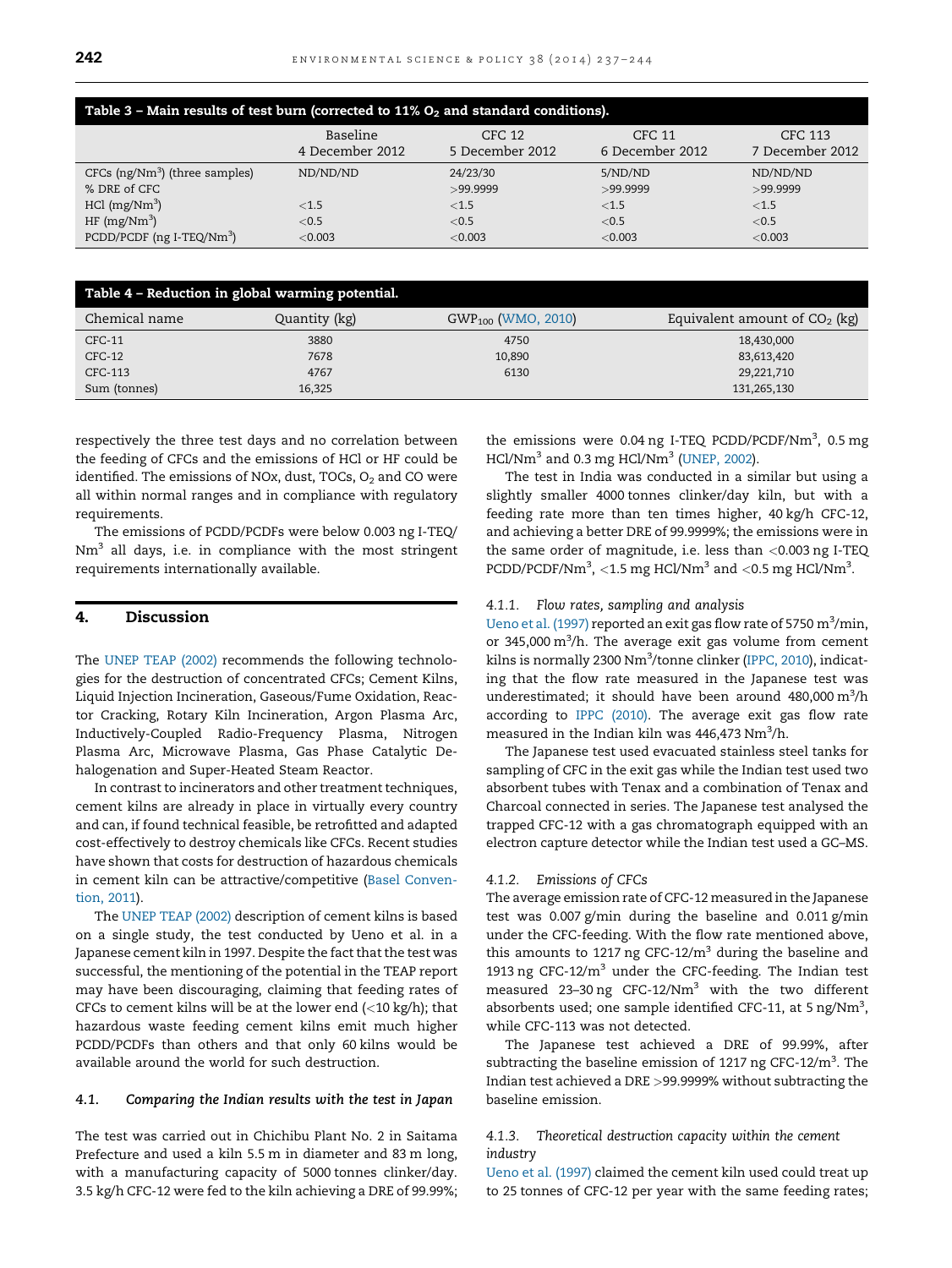extrapolating to the total cement production in Japan of 98 million tonnes in 1994, the maximum capacity for CFC destruction in the Japanese cement industry would have been about 1500 tonnes per year.

The Indian kiln with its higher feeding rate could destroy up to 1 tonne a day, or more than 300 tonnes a year.

An annual global cement production of approximately 3600 million tonnes in 2011 [\(Cembuearu,](#page-7-0) 2011) would imply the production of approximately 2880 million tonnes of clinker, with an average clinker factor of 0.8 in cement. If we for simplicity reasons anticipate that an average kiln produces 4000 tonnes of clinker per day, or approximately 1.4 million tonnes a year, this implies that more than 2000 such kilns are in operation worldwide. If all of these can feed the same amount of CFCs as we did in India, the cement industry would be able to destroy more than 600,000 tonnes of concentrated CFCs annually. If we assume that the CFCs would have an average GWP of 5000, such an amount could theoretically save the release of 3 billion tonnes of  $CO<sub>2</sub>$ .

#### 4.1.4. Formation of PCDD/PCDF in hazardous waste feeding cement kilns?

The UNEP TEAP report claims that hazardous waste feeding cement kilns emit much higher PCDD/PCDFs than nonehazardous waste feeding kilns. This information comes from the testing of wet kilns co-processing hazardous waste in the US in the 1980s and the 1990s, often without exit gas quenching and tested under ''worst case scenario conditions'', which could mean high temperature in the APCD – conditions today known to stimulate dioxin formation ([Karstensen,](#page-7-0) 2006).

More than 2200 PCDD/PCDF measurements were recently assessed from cement kilns around the world, representing most technologies and waste feeding scenarios ([Karstensen,](#page-7-0) [2008](#page-7-0)). They generally indicated that most modern cement kilns today can meet an emission level of 0.1 ng I-TEQ/m $^3,\,$ when well managed and operated. The data showed an average flue gas concentration of 0.021 ng I-TEQ/ $m^3$  for PCDD/ PCDFs, also when co-processing wastes and treating hazardous wastes. The Stockholm Convention acknowledge that hazardous waste feeding cement kilns do not emit higher PCDD/PCDFs than cement kilns not feeding hazardous waste; i.e. the statement of UNEP TEAP is outdated (UNEP [Toolkit,](#page-7-0) [2013](#page-7-0)).

#### 4.2. Need for continuous destruction of ODS

There are no requirements in the Montreal or in the Kyoto Protocol to destroy CFCs despite the fact that many of the ODS have a huge GWP ([UNFCCC,](#page-7-0) 2013). Many ozone depleting chemicals are today traded illegally around the world and several compounds with known or suspected ozone depleting potential are not subject to a phase-out timetable under the Montreal Protocol ([Norman](#page-7-0) et al., 2008). New ozone-depleting chemicals will be developed and even chemicals currently in use but not listed by the Protocol may be found to be ODSs and to have a global warming potential.

[Norman](#page-7-0) et al. (2008) reported that more than 100,000 large centrifugal building chillers using CFC-11 as a working fluid were still in use, causing a minimum leakage of 1 tonne of CFCs for every 20 chillers/year. The [IPCC/TEAP](#page-7-0) Special Report

[\(2005\)](#page-7-0) estimates emissions from stationary air conditioning related to the use of CFCs, HCFCs, and HFCs to constitute about 0.4 Gt  $CO_2$ -equivalents/year by 2015 under a business-as-usual scenario.

There is obviously both an urgent need and a huge untapped potential in reducing the release of ODS and greenhouse gases by requiring Parties to the Montreal and the Kyoto Protocol/UNFCCC to destroy end-of-life stocks of CFCs on a continuous basis.

#### 4.3. Need for better coordination

The clean development mechanism (CDM) under the Kyoto Protocol allows emission-reduction projects in developing countries to earn certified emission reduction (CER) credits, each equivalent to one tonne of CO<sub>2</sub>. These CERs can be traded and sold, and used by industrialised countries to a meet a part of their emission reduction targets. The mechanism stimulates sustainable development and emission reductions, while giving industrialised countries some flexibility in how they meet their emission reduction limitation targets.

The provision of the Montreal Protocol's phase-out process that allows developing countries to increase their production and use of HCFCs through 2013 was decided from an ozoneonly perspective, but in conjunction with provisions of the Kyoto Protocol it can create perverse incentives ([Gillenwater](#page-7-0) and [Seres,](#page-7-0) 2011). A developing country can expand production of HCFC-22 beyond its needs, in order to obtain CDM credits under Kyoto by destroying the HFC-23 (GWP 12,000) that is a by-product of the HCFC-22 production process. The IPCC/TEAP Special Report notes that ''destruction of by-product emissions of HFC-23 from HCFC-22 production has a reduction potential of up to 300 Mt  $CO_2$ -eq/year by 2015".

A joint cap and trade system where permits are required for both ozone depleting and global warming effects of all emissions would potentially be beneficial. The UNFCCC might begin by closing the CDM loophole that yields cheap carbon credits for production of otherwise unnecessary ODS. The possibility of using destruction credits to manage the phaseout of such ODSs would increase transparency and avoid unnecessary emissions.

#### 5. Conclusion

No studies have up to now investigated the potential of using cement kilns for destruction of CFC in developing countries. The test demonstrated that the local Indian cement kiln using high feeding rates was able to destroy several concentrated CFC-gases effectively in an irreversible and environmental sound manner, without causing any increased release of HCl, HF or PCDD/PCDF. The DRE was demonstrated to be >99.9999% for all CFC-gases, better than recommended by UNEP TEAP; other emissions and the overall environmental performance were in compliance with Indian regulation and international best practice.

The demonstration indicates that cement kilns have a much higher disposal capacity that previously anticipated and that such undertaking can contribute significantly to reduce the release of greenhouse gases; destruction of 16.3 tonnes of